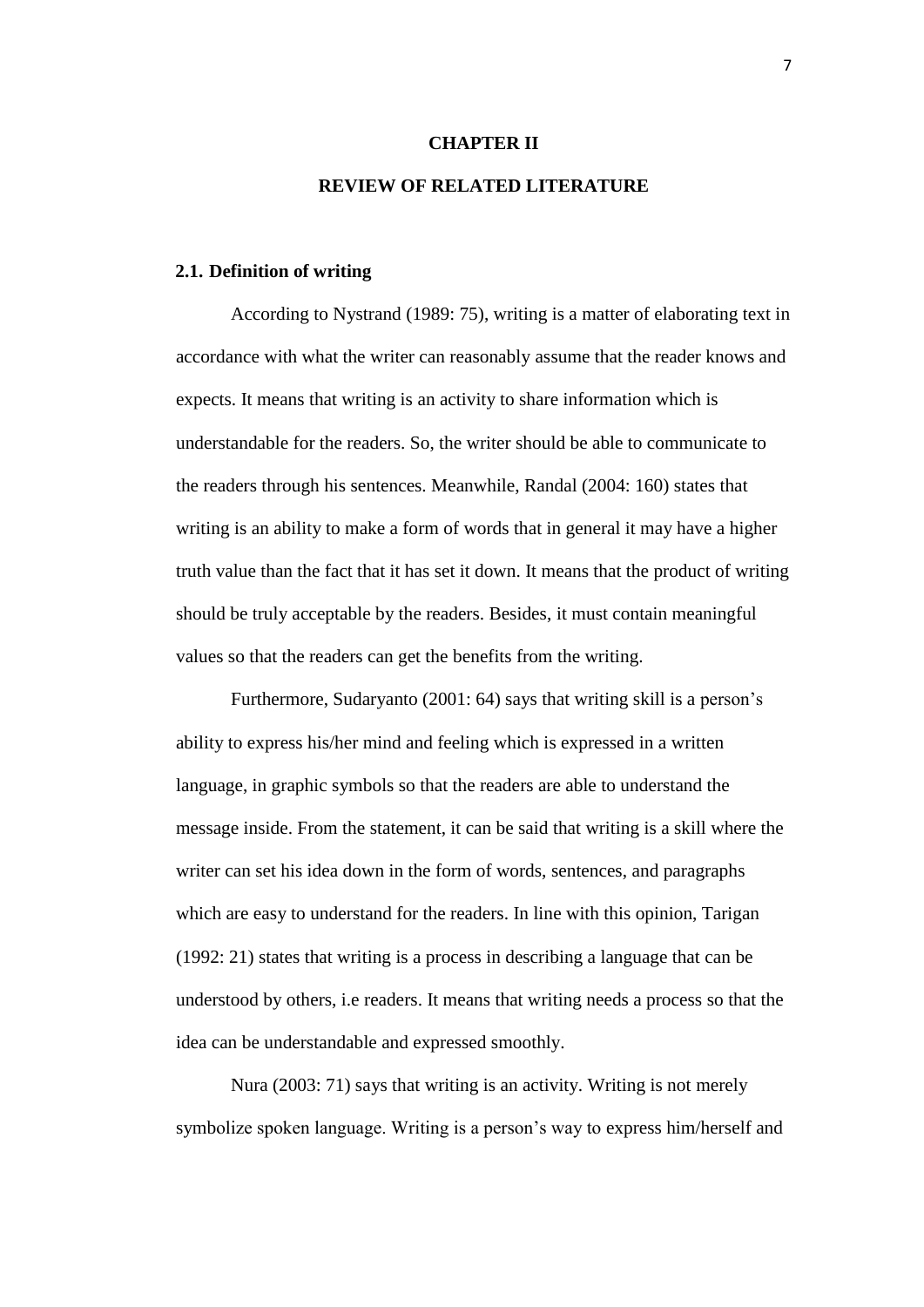to addapt with the society. Through writing, readers will understand the writer's way of thinking. It means that writing can be a reflection of the writer's mind.

In addition, Harmer (2004: 86) states that writing is a process that what we write is often heavily influenced by the constraints of genres, then these elements have to be present in learning activities. It means that writing cannot be separated with genres especially in teaching learning activities of writing. In this case, writing activities can be present in a classroom.

From all the statements above, it can be concluded that writing is an activity of thinking after which it is expressed into graphic symbols, in a communicative written language. In expressing the thought into a written language, feeling plays an important role as well, so that the products will be easily understood and enjoyed by the readers. To do so, of course, it needs a good and interesting laguange. In other words, writing is closely related with the thought, feeling, and ability in using a language. In this case, a communicative language is completely needed.

### **2.2. Steps of writing**

Farmer (1993: 13) states that there are four steps in writing, those are: (1) prewriting, (2) organizing, (3) writing, and (4) revising. Prewriting means the preparation before writing. It includes making a plan what to write, getting ideas, and selecting the similar ideas and supporting ideas. Organizing includes making a draft and arranging the ideas into hierarchical order. Writing is the main activity. It is done to develop the draft into a good composition of writing. The last is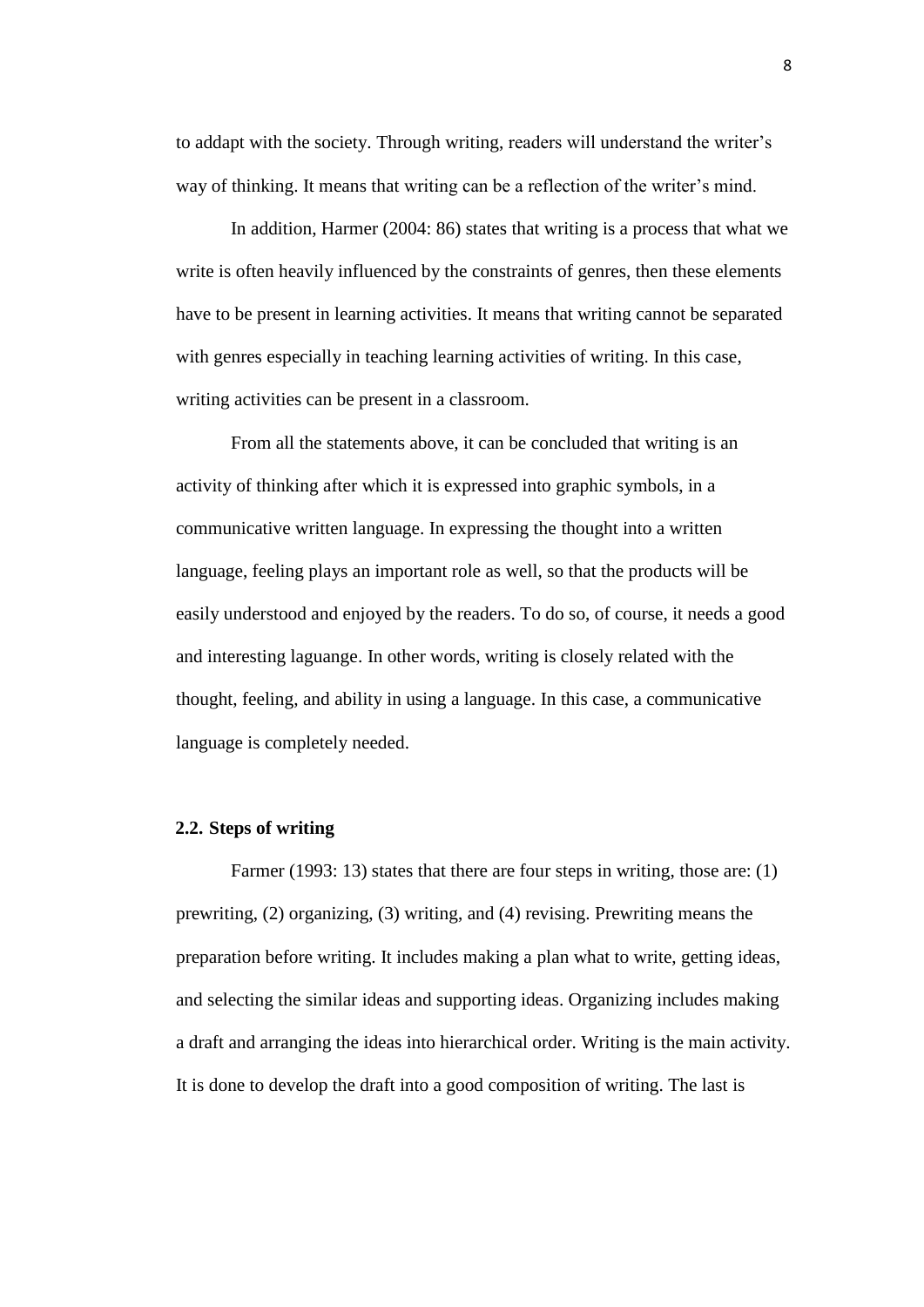revising which is used to correct the product of writing in order to be more perfect and more understandable.

Meanwhile, Ackley (1986: 3) states that there are three steps in writing, those are: (1) pre-writing, (2) writing a first draft, and (3) revising or post-writing. It means that these three steps are almost the same as the above opinion. Prewriting is the preparation of writing, writing a first draft can be the same as organizing and writing, and revising or post-writing is the last step. So, revising or post-writing is the product which will be consumed by the readers.

Ramirez (1995: 300) says that writing can be done through some phases as the following quotes:

"Writing activities can be structured along developmental, process-oriented, and proficiency-based models. A processoriented approach would call for a prewriting phase, a drafting or writing stage, and a revising phase. Each phase would enable students to focus their attention on different aspects of written communication: content, organization, purpose, audience, and grammatical accuracy." From the statements above, it can be concluded that writing is a skill that

needs a process in expressing an idea or opinion that is written on a paper. A good

writing process can be done by preparing and determining the subject, then

making drafts, and revising or post-writing.

## **2.3. The teaching of writing in Junior High School**

According to KTSP (Kurikulum Tingkat Satuan Pendidikan) SMP

Muhammadiyah 7 Cerme, English is taught as a compulsory subject for students.

It covers the four language skills, they are listening, speaking, reading, and

writing. In writing, there are some competencies that the students have to master.

Those competencies are written in the standard of competence and basic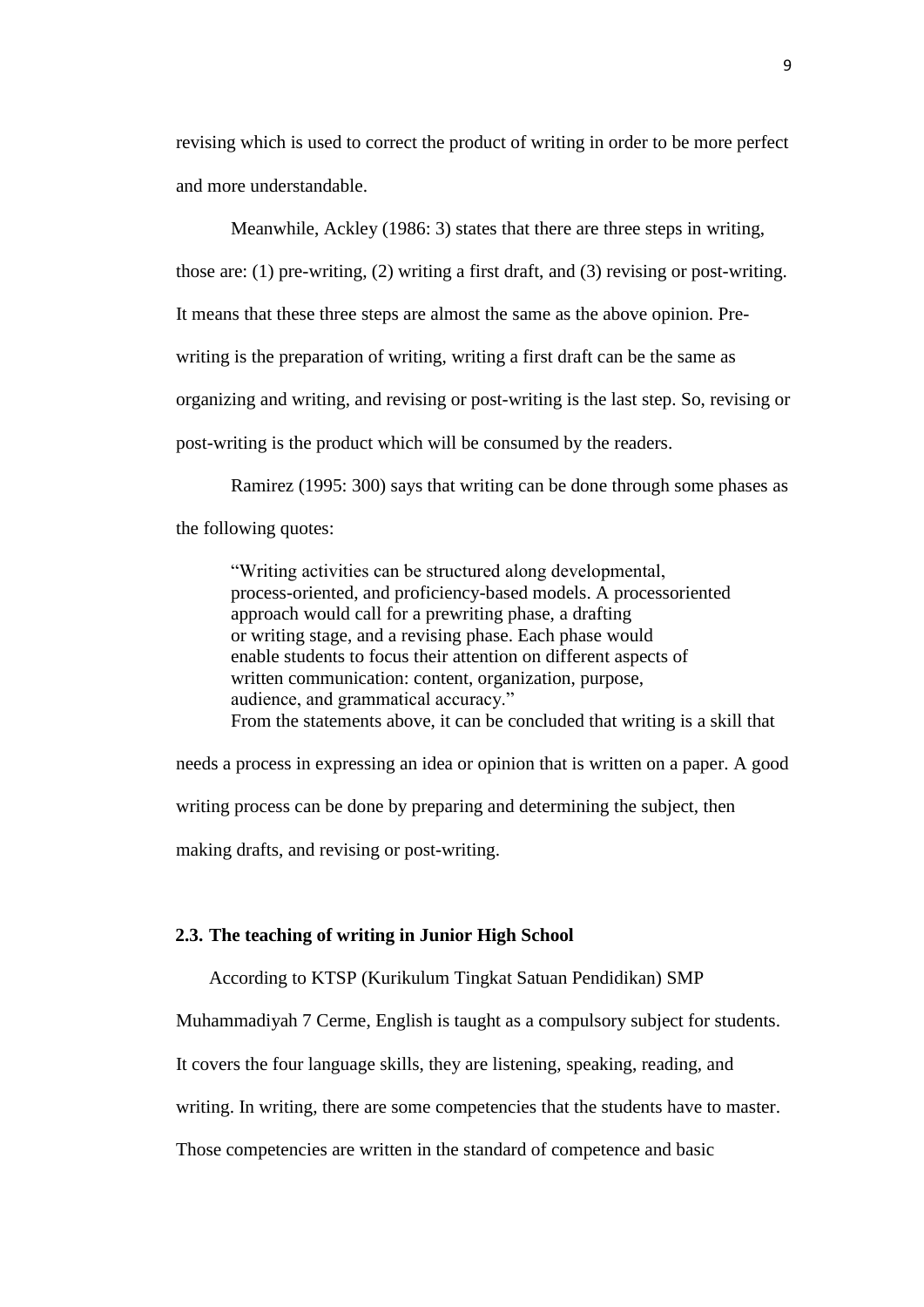competence. The content of the standard of competence and basic competence for

junior high school students especially grade VIII semester 2 in SMP

Muhammadiyah 7 Cerme can be shown in the table below.

| Table 2.1. Standard of Competence and Basic Competence of<br>Writing Skill for Junior High School Students Grade VIII Semester 2                                       |      |                                                                                                                                                                                        |
|------------------------------------------------------------------------------------------------------------------------------------------------------------------------|------|----------------------------------------------------------------------------------------------------------------------------------------------------------------------------------------|
| <b>Standard of Competence</b>                                                                                                                                          |      | <b>Basic Competence</b>                                                                                                                                                                |
| 12. Expressing meaning within written<br>short functional texts and simple<br>short essays in the forms of recount<br>and narrative to interact with people<br>around. | 12.1 | Expressing meaning in the form<br>of written short functional texts<br>using written language<br>accurately, fluently and<br>acceptably to interact with people<br>around.             |
|                                                                                                                                                                        | 12.2 | Expressing meaning and<br>rhetorical steps using written<br>language accurately, fluently and<br>acceptably to interact with people<br>around in the forms of recount<br>and narritye. |

From the table of standard competence and basic competence, it can be seen that there are some texts that should be learned by the students. Those are announcement, advertisement, and invitation for the short functional text, meanwhile, texts which are categorized as essays are recount and narrative. However, in this study, the researcher will only focus on narrative text.

# **2.4. Narrative text**

## **2.4.1. Definition of narrative text**

Anderson and Anderson (1997: 8) say that narrative text is a piece of text which tells a story and in doing so entertains and informs the reader or listener. Meanwhile, Percy in Permana and Zuhri (2013:2 ) state that narrative is a type of essay that tells a story or a series of events in which they occur. Its purpose is to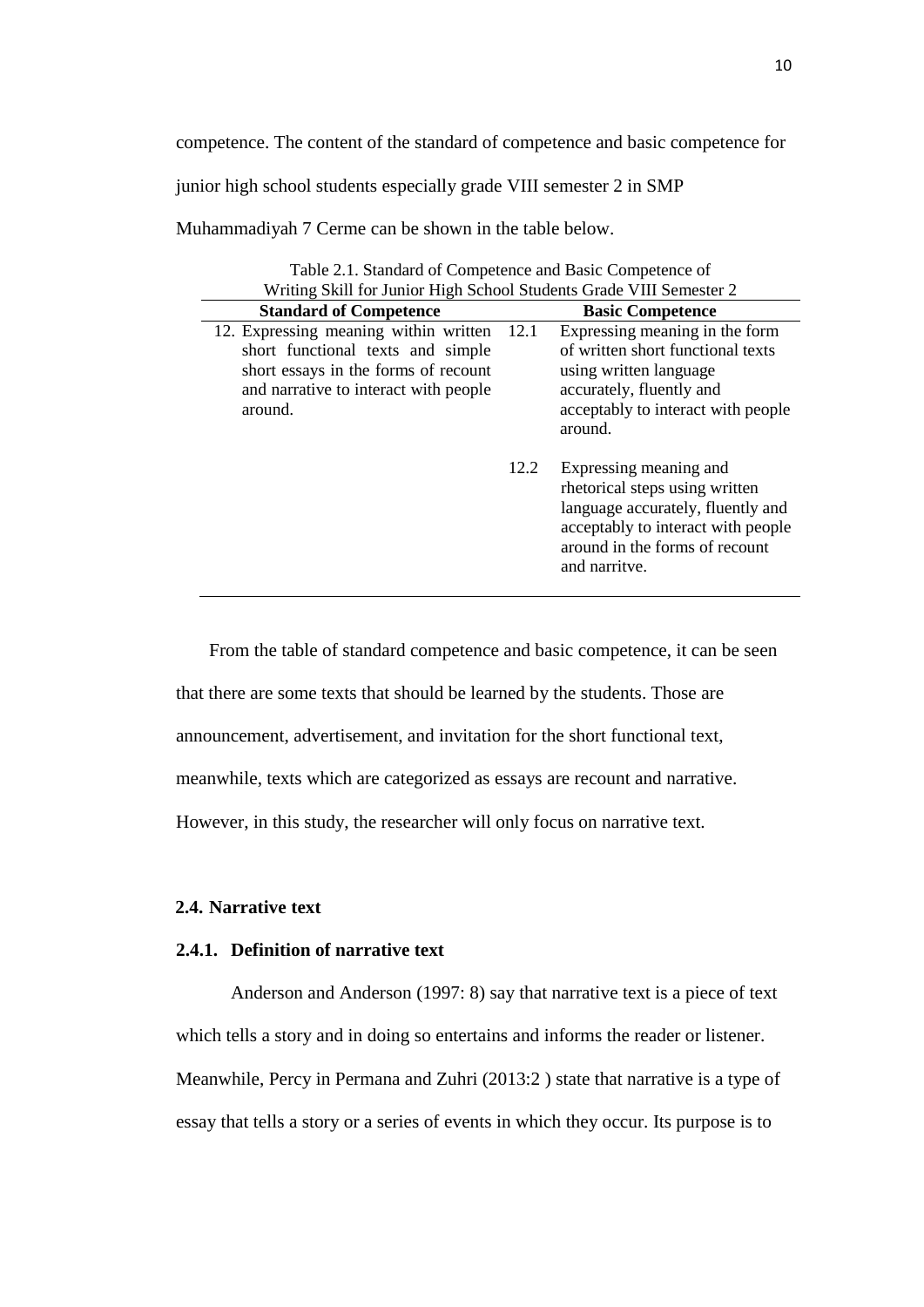give meaning to an event or a series of events by telling story. From these statements it can be inferred that narrative texts is concerning with a story. The story includes some events which is presented to amuse the readers or listeners. So, written narrative texts are aimed to entertain the readers.

According to Ayres (2008), narrative texts are a form of discourse that has been fixed by writing. Meanwhile, Parera (1993:5) states that a narrative is one of the forms of developing writing, for example characters told the history of something based on the development of writing from time to time. In addition, Keraf (1989:136) states that narrative is a form of composition, which has the main objectives in the form of activities that are tied together to become an event that happened in a certain time. From these opinions, it can be said that a narrative text is usually a product of writing which is developed and tied together to become a story which happened in a certain time in the past.

From the statements above, it can be concluded that a narrative text is a text which contains a story ordered chronologically. In order that the text can be enjoyed by the readers, the writer should arrange the text interestingly. The purpose of telling the story is to give meaning, and to entertain the readers.

# **2.4.2. Generic structures of narrative text**

Derewianka (1990: 32) states that the steps for constructing a narrative are: 1) Orientation, in which the writer tells the audience about who the character in the story are, where the story is taking place, and when the action is happen. 2) Complication, where the story is pushed along by a series of events, during which we usually expect some sort of complication or problem to arise. It just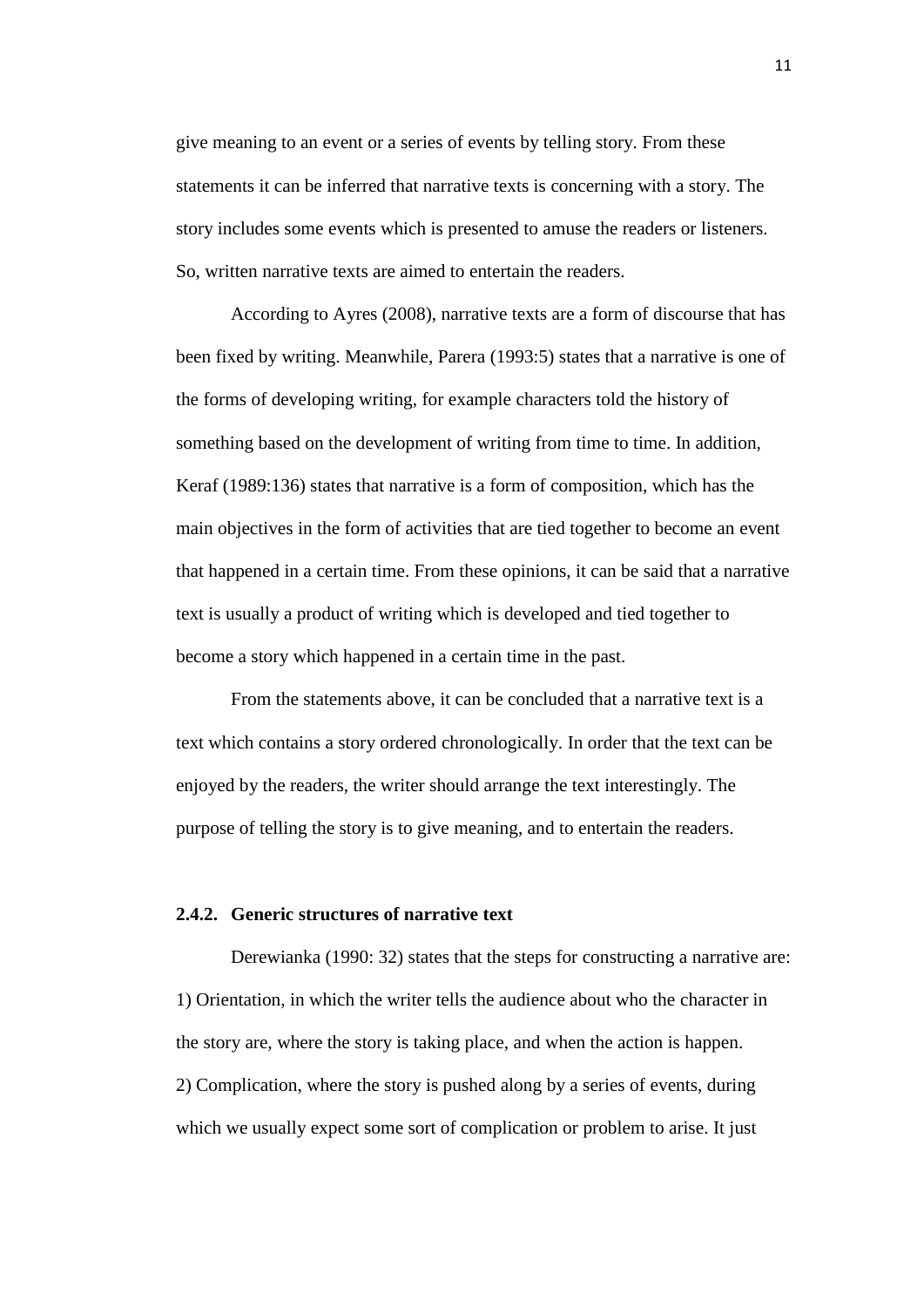would not be so interesting if something unexpected did not happen. This complication will involve the main character(s) and often serves to (temporally) toward them, for reaching their goal. Narratives mirror the complications we face in life and tend to reassure us that they are resolvable.

3) Resolution. In a "satisfying "narrative, a resolution of the complication is brought about. The complication may be resolved for better or for worse, but it is rarely left completely unresolved (although this is of course possible in certainly types of narrative, which leave us wondering (how is the end?).

Meanwhile, Anderson and Anderson (1997: 8) show the steps for constructing a narrative text. They are: (1) Orientation, it is the opening story which tells about the characters, the setting of time and the setting of place. (2) Complication, that contains events of the story which stimulates the reader to guess what will happen in the story. (3) Sequence of events, where the characters react to the complication. (4) Resolution, where the characters finally solve the problem in the complication. (5) Coda, that contains a comment or moral values which can be learned from the story, but this is an optional step.

In addition, Koffman and Reed (2010: 1) state that narratives have been described as having several common components including a setting, plot (series of episodes based on goals, attempts, outcomes), resolution or story ending.

Based on the statements above, it can be concluded that the generic structures of narrative texts are: (1) Orientation which introduces the main characters and possibly some minor characters. Some indication is generally given of where the action and when an action happened. (2) Complication where the writer tells how the problem arises, sometimes something unexpected events will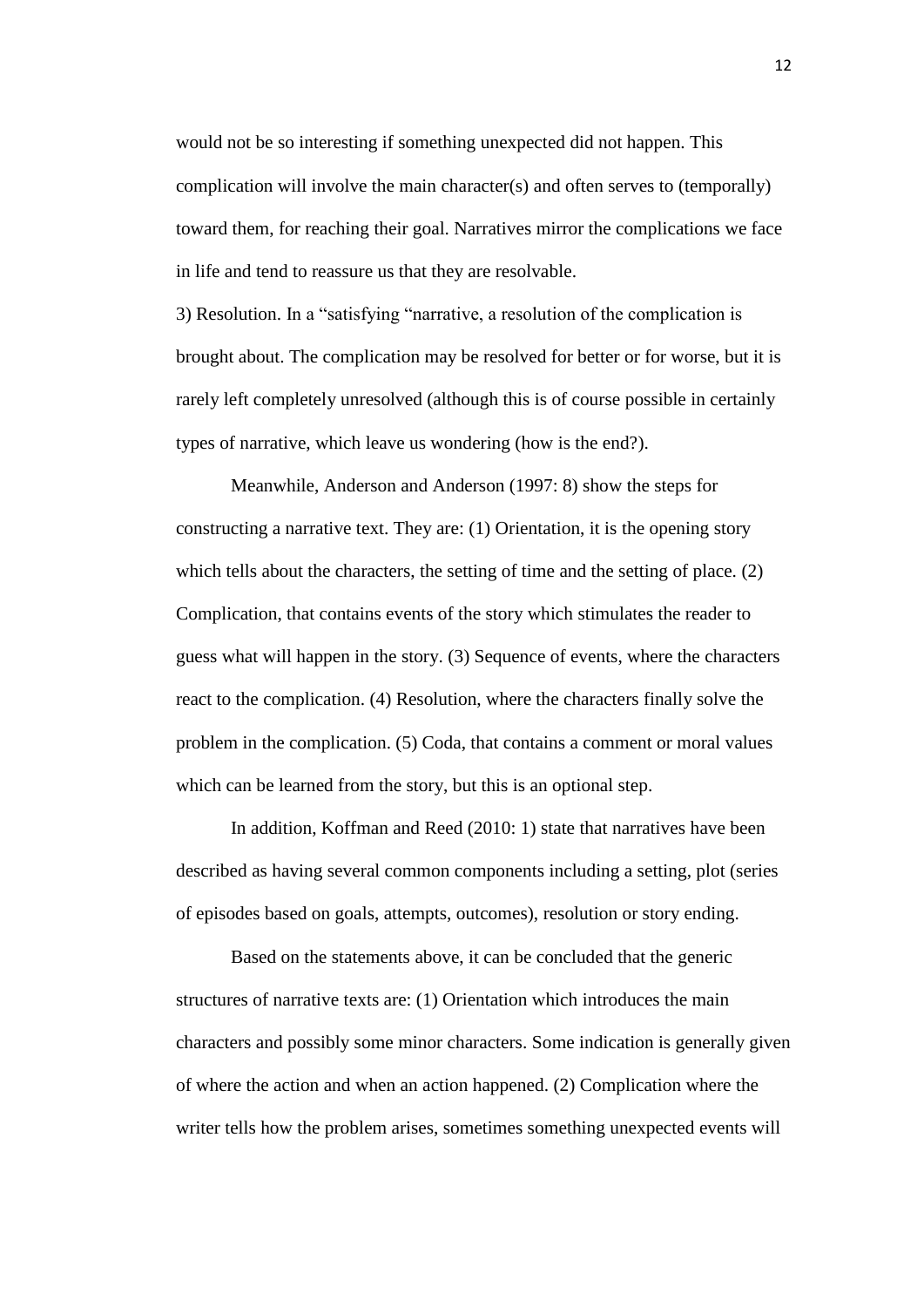happen. (3) Resolution which is an optional closure of event. The complication may be resolved for better or for worse, but it is rarely left completely unresolved. The writer can conclude that resolution is the end of a story.

## **2.4.3. Language features**

- 1) Using part action verb: Climbed, Turned, Brought, etc.
- 2) Using specific noun as pronoun of person, animal in the story. Example: The king, the queen, etc.
- 3) Using adjectives which are for noun phrase. Example: Long black, hair, two red apples, etc.
- 4) Using time connectives and Conjunctions to arrange the events. Examples: Then, before, after, soon, etc.
- 5) Using adverbs and adverbial phrase to show the location of events. Examples: Here, in the mountain, ever after, etc.
- 6) Using dialogue to elicit an emotional response from the reader.
- 7) Using Past Tense
- 8) Using of variety of simple, compound and complex sentences

# **2.5. Cooperative Learning Type Jigsaw**

# **2.5.1 Definition of Cooperative Learning Type Jigsaw**

One technique that can be applied in Cooperative Learning Model is the Type Jigsaw. This model was developed by Elliot Aronson of the University of Texas and later adapted by Slavin.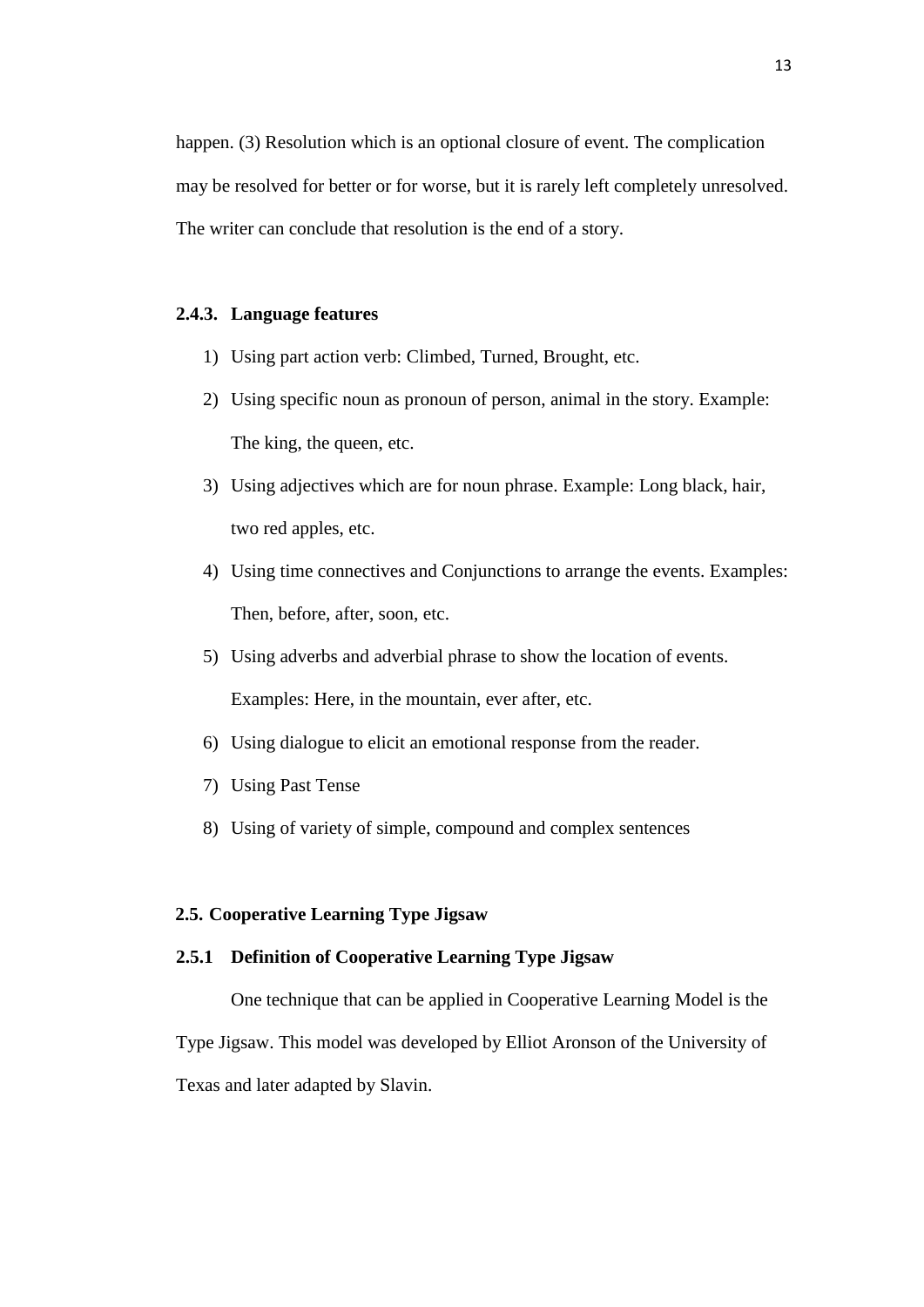According to Anita Lie (2010: 69) in Type Jigsaw occurred the combination of various activities like reading, writing, listening and speaking. This type can also be used in a variety of subjects, such as science, social studies, mathematics, religion, and language. By examining in depth, this type is suitable for all classes / actions.

Students not only learn the material provided, but they also must be ready to give and teach the material to the other group members. Thus, students are dependent on each other and should work together cooperatively to learn the material that has been assigned.The members of the different teams with the same topic meet for discussion (team of experts), help each other on topics assigned to their learning. The students then returned to the group and explain what they have learned earlier in the meeting of the expert team. The relationship between the original and expert group can be described as follows:



Figure 1. The Relationship Between the Original and Expert Group in Cooperative Learning Model Type JigsawAccording to Arends

- $X =$  students from x group
- $+=$  students from  $+$  group
- $-$  = students from  $-$  group
- ∙ = students from ∙ group (Anita Lie, 2010: 69)

So, it can be concluded that Jigsaw is one of the Cooperative Learning Model type, where the students are divided into heterogeneous small groups.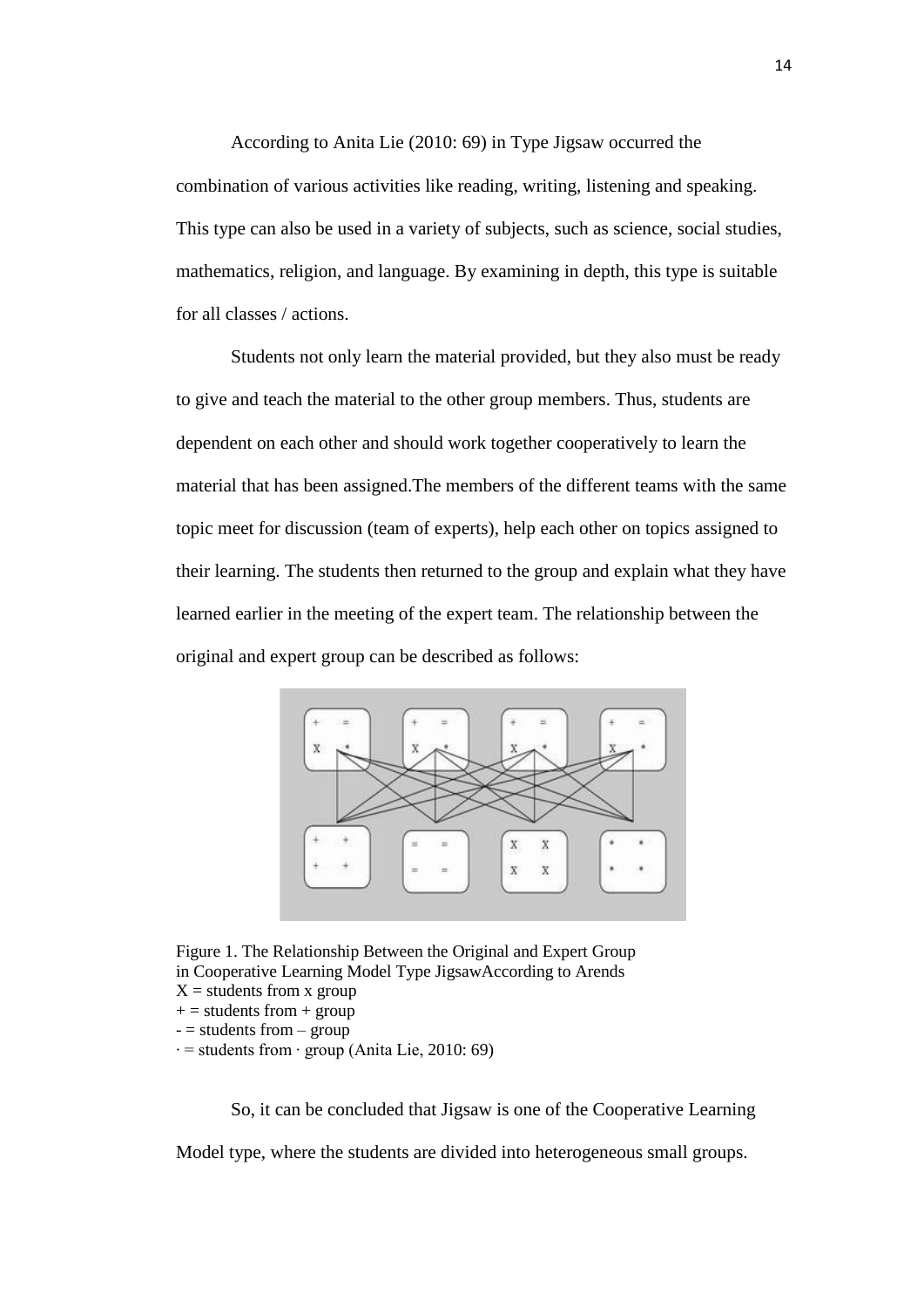### **2.5.2 Procedures of Cooperative Learning Type Jigsaw**

Step of the implementation of Cooperative Learning Model Type Jigsawaccording to Anita Lie (2010: 69) including:

- a) The teacher divides the learning material that will be given into 4 parts.
- b) Before the learning material is given, teachers provide an introduction to the topics that will be discussed in today's material. Teacher can write the topic on the board and ask what students know about the topic. Brainstorming activity is intended to enable students to be better prepared to face the new lesson.
- c) Students are divided into groups of four.
- d) The first part is given to the first students, while the second student receives a second part, and so on.
- e) Then the students are asked to write and do their part.
- f) Upon completion, students share the part that is read or performed. In this activity, students can complement each other and interact with each other..
- g) For writing activities, teachers share part of unwrite stories to each student. Students write the passage.
- h) This activity can be ended with a discussion on the topic of the learning material. Discussions can be done between a couple or with the whole class.
- i) If a given task is quite difficult, students can form a group of experts (in theirown group), the students gathered with other students. They work together to study or work on that section. Then, each student back to their own group and do what late to learn from the expert group.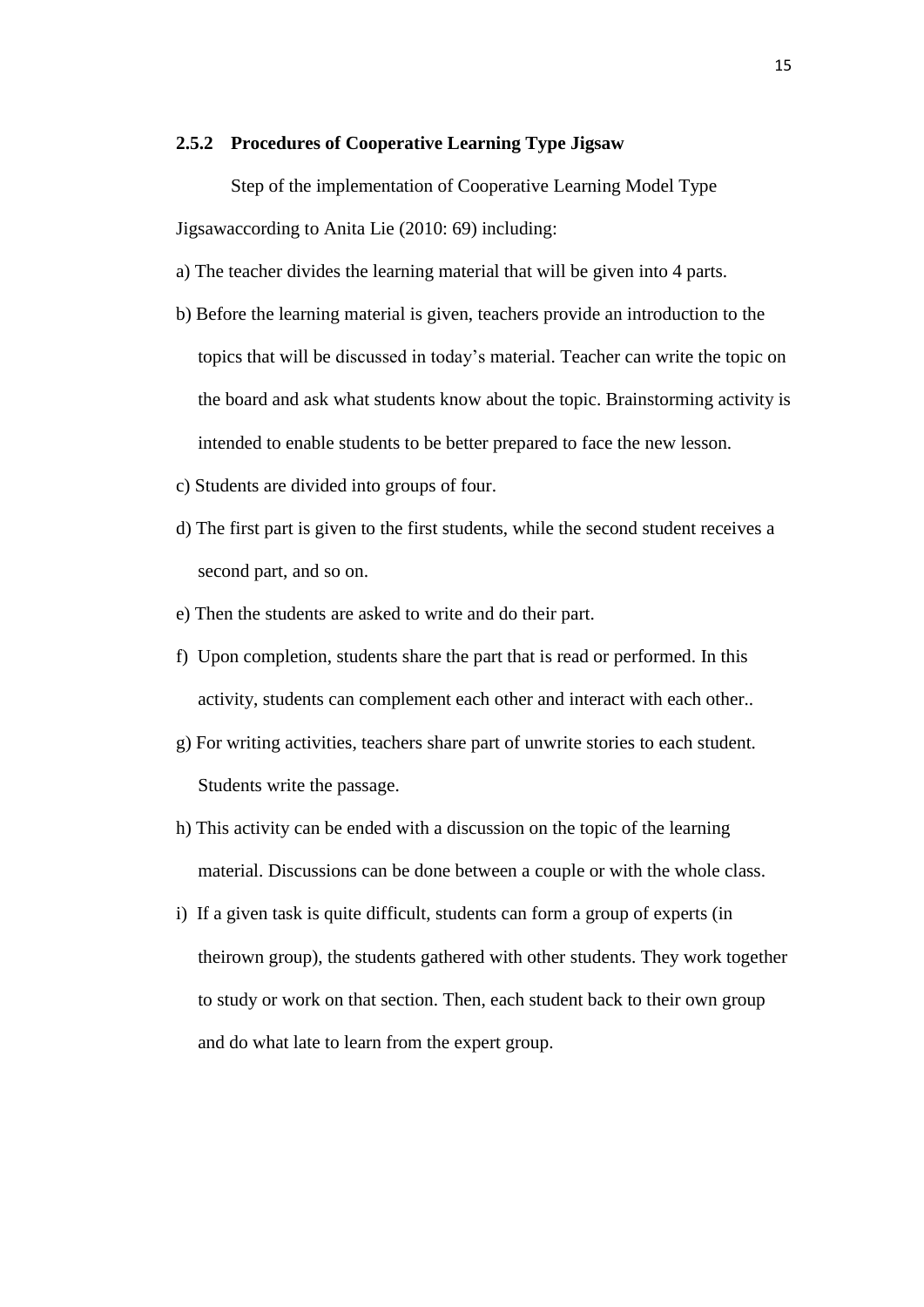## **2.6. Previous Study**

There are some researches which are conducted a research about writing ability before this study carry out, researcher relates this study from the previous research which has similarity that can be used to material review.

The first, a study by Retna Oktaviani (2013) investigated the effect of jigaw technique in writing a descriptive text. The subject of this study was the tenth grade at one senior high school in West Bandung. The instruments used were pretest, post-test, and questionnaire of attitudes towards the jigsaw technique. The researcher analyzed the data using SPSS 16.0. T-test is used to compare the scores of the experimental group and control group. The findings indicated that jigsaw technique give positive effect on students' ability in writing a descriptive text. By using jigsaw technique the students able to improve their writing skill, advance their grammatical mastery, increase their creative thinking, and improve their presentation skill as well as their confidence.

The second study was conducted by Iranita and Pupung (2015). The researchers investigated the effect of jigsaw strategy in writing a recount text. The subject of this study was the eleventh grade at vocational high school in Bandung. The instrument used were questionnaires, pre-test and post-test. The data from pre-test and post-test were analyzed by using independent t-test. SPSS 20.0 program was used to do the statistical test. The findings indicated that jigsaw technique give positive effect on students' ability in writing a recount text. In addition, jigsaw helps students to gather more knowledge when sharing the information and knowledge of their part in the expert group.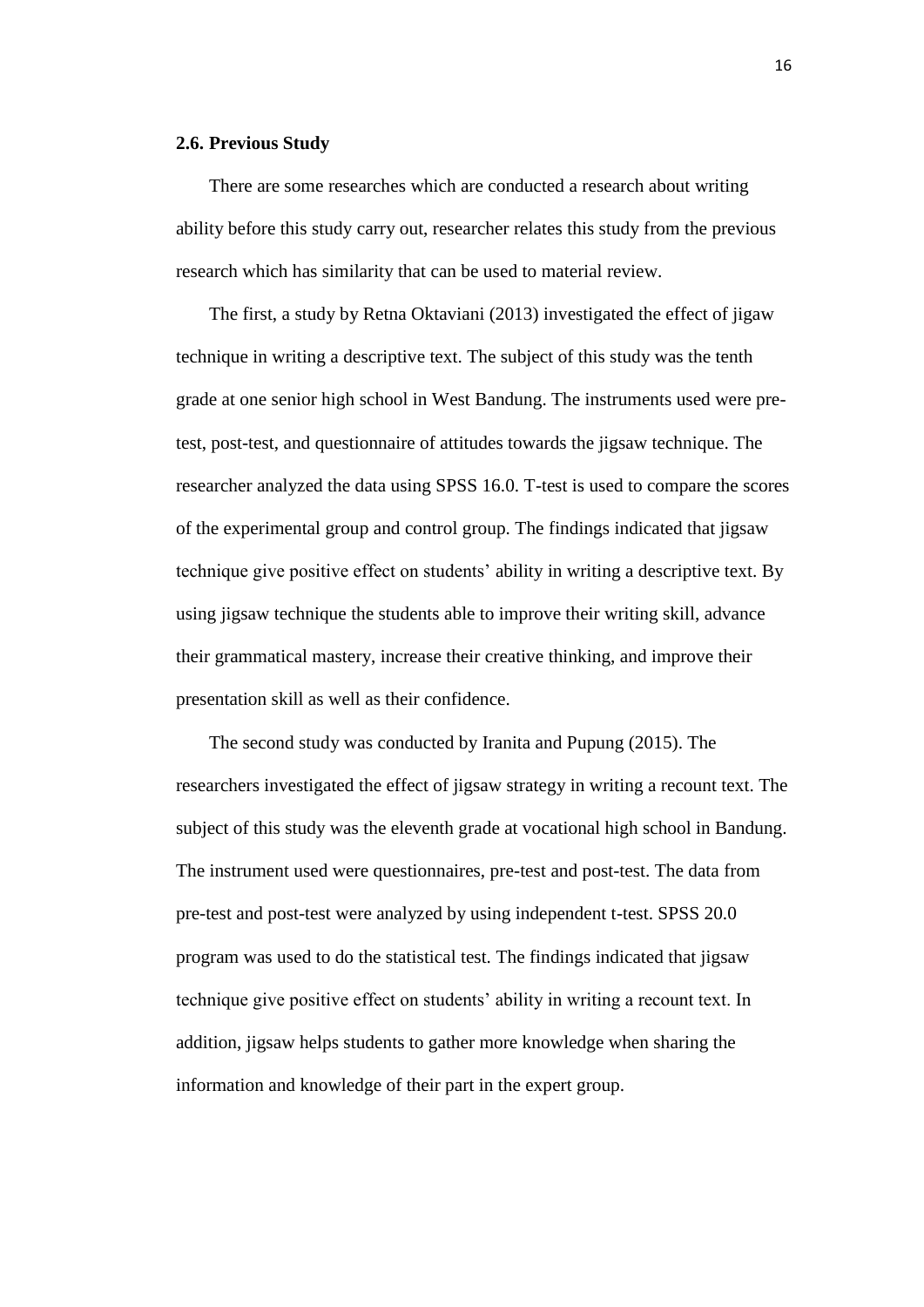The third study was conducted by Ridha and Siti (2012) concerns on improving the students' ability in writing recount text by applying jigsaw technique. The subject of this study was the eighth grade students of SMP Negeri 1 H.Perak. The subject of this study 36 consisting of females and males. The instruments which were used in this study were quantitaive data was the writing of recount test while qualitative data were gathered by using interview, diary notes, and observation sheet. Based on the data analysis, data showed that students' ability in writing reports are improved from cycle I to cycle II. It means, the application of jigsaw technique in writing recount text improves the students' ability in writing recounts.

Another study was conducted by Sedat Maden (2011) investigated the effect of jigaw technique in writing expression. The subject of this study was 70 students studying at the Department of Turkish teaching. The instruments used were pretest, post-test, and questionnaire. The researcher analyzed the data using statistical analyses. It was also determined according to the results obtained from the study that the students stated positive views for the jigsaw technique.

The result of those studies show that cooperative learning type jigsaw can be applied in all skill of English lesson. Therefore the researcher will conduct the research on writing skill. The researcher choose apply this strategy in writing narrative text for students in Junior High School. Here the researcher want to investigate the process and the effect the strategy , the students writing ability and the problem faced by the students during implementing this strategy. The researcher use cooperative learning type jigsaw because the researcher want to try the effectiveness of cooperative learning type jigsaw toward writing ability. The